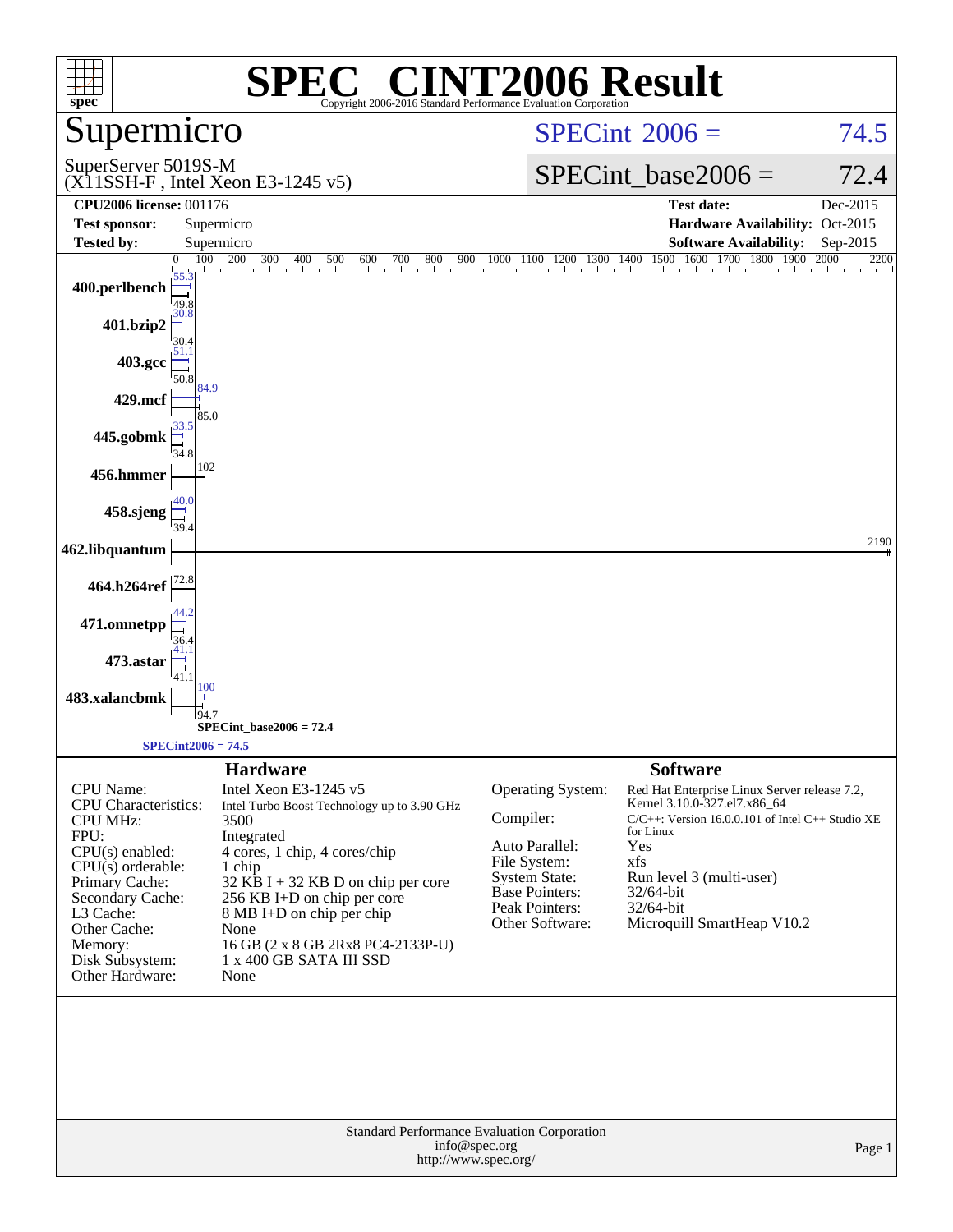

## Supermicro

## $SPECint2006 = 74.5$  $SPECint2006 = 74.5$

SuperServer 5019S-M

(X11SSH-F , Intel Xeon E3-1245 v5)

SPECint base2006 =  $72.4$ 

**[CPU2006 license:](http://www.spec.org/auto/cpu2006/Docs/result-fields.html#CPU2006license)** 001176 **[Test date:](http://www.spec.org/auto/cpu2006/Docs/result-fields.html#Testdate)** Dec-2015 **[Test sponsor:](http://www.spec.org/auto/cpu2006/Docs/result-fields.html#Testsponsor)** Supermicro Supermicro **[Hardware Availability:](http://www.spec.org/auto/cpu2006/Docs/result-fields.html#HardwareAvailability)** Oct-2015 **[Tested by:](http://www.spec.org/auto/cpu2006/Docs/result-fields.html#Testedby)** Supermicro **Supermicro [Software Availability:](http://www.spec.org/auto/cpu2006/Docs/result-fields.html#SoftwareAvailability)** Sep-2015

#### **[Results Table](http://www.spec.org/auto/cpu2006/Docs/result-fields.html#ResultsTable)**

|                                                                                                          |                |       | <b>Base</b>    |       |                |       |                |              | <b>Peak</b>    |              |                |              |
|----------------------------------------------------------------------------------------------------------|----------------|-------|----------------|-------|----------------|-------|----------------|--------------|----------------|--------------|----------------|--------------|
| <b>Benchmark</b>                                                                                         | <b>Seconds</b> | Ratio | <b>Seconds</b> | Ratio | <b>Seconds</b> | Ratio | <b>Seconds</b> | <b>Ratio</b> | <b>Seconds</b> | <b>Ratio</b> | <b>Seconds</b> | <b>Ratio</b> |
| 400.perlbench                                                                                            | 196            | 49.8  | 196            | 49.7  | 196            | 50.0  | 177            | 55.1         | 177            | 55.3         | 176            | 55.4         |
| 401.bzip2                                                                                                | 318            | 30.4  | 318            | 30.4  | 317            | 30.4  | 314            | 30.8         | 314            | 30.8         | 314            | 30.8         |
| $403.\text{gcc}$                                                                                         | 158            | 50.8  | 158            | 50.9  | 158            | 50.8  | 157            | 51.3         | 157            | 51.1         | 157            | 51.1         |
| $429$ mcf                                                                                                | 107            | 85.1  | 109            | 83.8  | 107            | 85.0  | 107            | 84.9         | 109            | 83.8         | 106            | 85.8         |
| $ 445.\text{gobmk} $                                                                                     | 301            | 34.8  | 302            | 34.8  | 301            | 34.8  | 313            | 33.5         | 313            | 33.5         | 313            | 33.5         |
| $456.$ hmmer                                                                                             | 91.7           | 102   | 91.9           | 102   | 91.5           | 102   | 91.7           | 102          | 91.9           | 102          | 91.5           | 102          |
| $458$ .sjeng                                                                                             | 307            | 39.4  | 307            | 39.4  | 307            | 39.4  | 303            | 40.0         | 303            | 40.0         | 303            | 40.0         |
| 462.libquantum                                                                                           | 9.47           | 2190  | 9.49           | 2180  | 9.45           | 2190  | 9.47           | 2190         | 9.49           | 2180         | 9.45           | 2190         |
| 464.h264ref                                                                                              | 304            | 72.9  | 304            | 72.7  | 304            | 72.8  | 304            | 72.9         | 304            | 72.7         | 304            | 72.8         |
| $ 471$ .omnetpp                                                                                          | 171            | 36.4  | 172            | 36.4  | 172            | 36.3  | 141            | 44.3         | 141            | 44.2         | 143            | 43.6         |
| $473$ . astar                                                                                            | <b>171</b>     | 41.1  | 171            | 41.2  | 171            | 41.0  | 170            | 41.2         | <b>171</b>     | 41.1         | 173            | 40.5         |
| 483.xalancbmk                                                                                            | 72.8           | 94.8  | 73.0           | 94.6  | 72.9           | 94.7  | 68.7           | 101          | 69.0           | 100          | 69.0           | 99.9         |
| Results appear in the order in which they were run. Bold underlined text indicates a median measurement. |                |       |                |       |                |       |                |              |                |              |                |              |

#### **[Submit Notes](http://www.spec.org/auto/cpu2006/Docs/result-fields.html#SubmitNotes)**

The config file option 'submit' was used.

#### **[Operating System Notes](http://www.spec.org/auto/cpu2006/Docs/result-fields.html#OperatingSystemNotes)**

Stack size set to unlimited using "ulimit -s unlimited"

#### **[Platform Notes](http://www.spec.org/auto/cpu2006/Docs/result-fields.html#PlatformNotes)**

 BIOS Settings: Hyper-threading = Disabled Sysinfo program /home/cpu2006/config/sysinfo.rev6914 \$Rev: 6914 \$ \$Date:: 2014-06-25 #\$ e3fbb8667b5a285932ceab81e28219e1 running on localhost.localdomain Tue Dec 15 17:16:29 2015 This section contains SUT (System Under Test) info as seen by some common utilities. To remove or add to this section, see: <http://www.spec.org/cpu2006/Docs/config.html#sysinfo> From /proc/cpuinfo model name : Intel(R) Xeon(R) CPU E3-1245 v5 @ 3.50GHz 1 "physical id"s (chips) 4 "processors" cores, siblings (Caution: counting these is hw and system dependent. The following excerpts from /proc/cpuinfo might not be reliable. Use with caution.) cpu cores : 4 siblings : 4 Continued on next page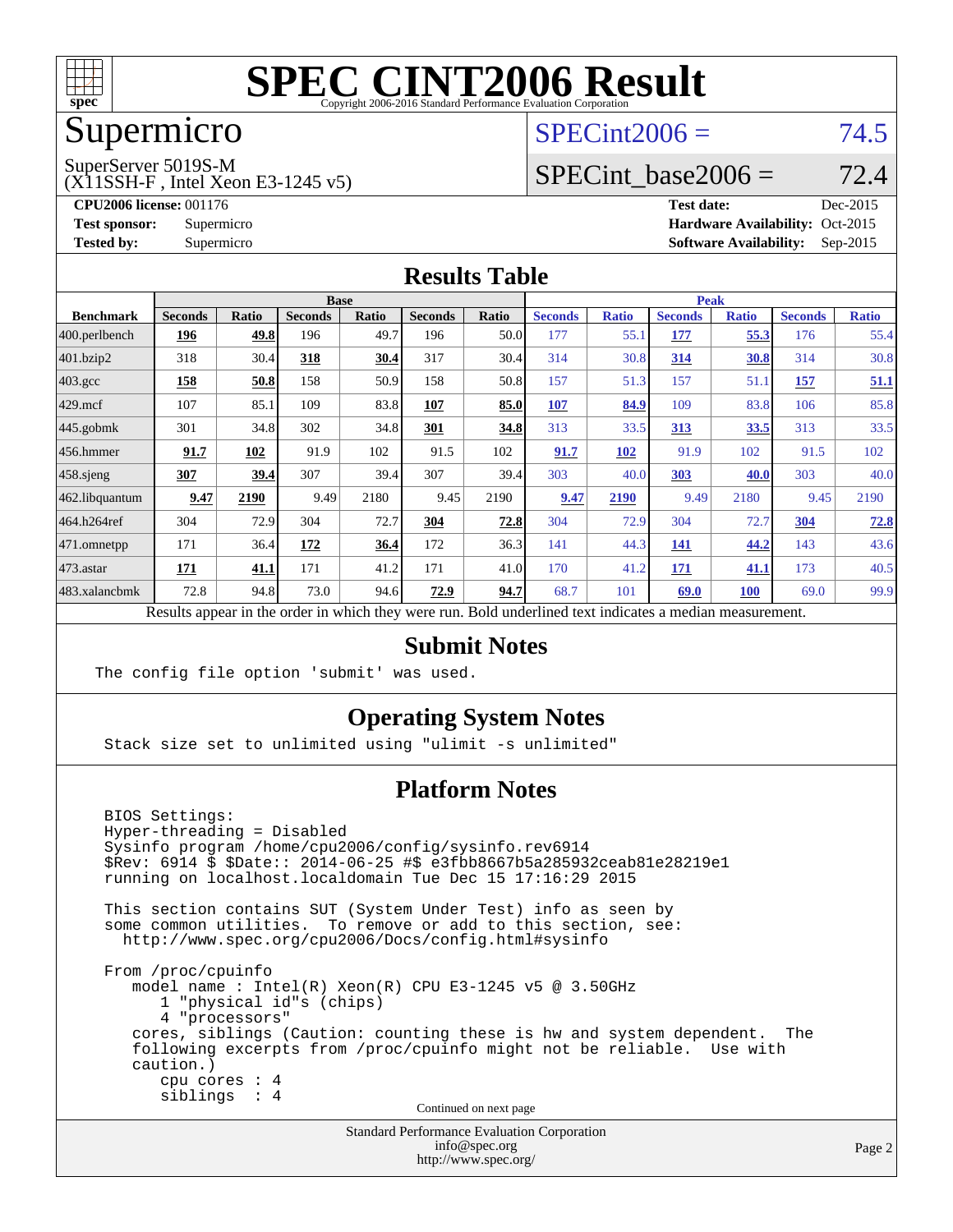

#### Supermicro

 $SPECint2006 = 74.5$  $SPECint2006 = 74.5$ 

(X11SSH-F , Intel Xeon E3-1245 v5) SuperServer 5019S-M

SPECint base2006 =  $72.4$ 

**[CPU2006 license:](http://www.spec.org/auto/cpu2006/Docs/result-fields.html#CPU2006license)** 001176 **[Test date:](http://www.spec.org/auto/cpu2006/Docs/result-fields.html#Testdate)** Dec-2015 **[Test sponsor:](http://www.spec.org/auto/cpu2006/Docs/result-fields.html#Testsponsor)** Supermicro Supermicro **[Hardware Availability:](http://www.spec.org/auto/cpu2006/Docs/result-fields.html#HardwareAvailability)** Oct-2015 **[Tested by:](http://www.spec.org/auto/cpu2006/Docs/result-fields.html#Testedby)** Supermicro **Supermicro [Software Availability:](http://www.spec.org/auto/cpu2006/Docs/result-fields.html#SoftwareAvailability)** Sep-2015

#### **[Platform Notes \(Continued\)](http://www.spec.org/auto/cpu2006/Docs/result-fields.html#PlatformNotes)**

 physical 0: cores 0 1 2 3 cache size : 8192 KB From /proc/meminfo<br>MemTotal: 16047792 kB HugePages\_Total: 0 Hugepagesize: 2048 kB From /etc/\*release\* /etc/\*version\* os-release: NAME="Red Hat Enterprise Linux Server" VERSION="7.2 (Maipo)" ID="rhel" ID\_LIKE="fedora" VERSION\_ID="7.2" PRETTY\_NAME="Red Hat Enterprise Linux Server 7.2 (Maipo)" ANSI\_COLOR="0;31" CPE\_NAME="cpe:/o:redhat:enterprise\_linux:7.2:GA:server" redhat-release: Red Hat Enterprise Linux Server release 7.2 (Maipo) system-release: Red Hat Enterprise Linux Server release 7.2 (Maipo) system-release-cpe: cpe:/o:redhat:enterprise\_linux:7.2:ga:server uname -a: Linux localhost.localdomain 3.10.0-327.el7.x86\_64 #1 SMP Thu Oct 29 17:29:29 EDT 2015 x86\_64 x86\_64 x86\_64 GNU/Linux run-level 3 Dec 15 17:13 SPEC is set to: /home/cpu2006 Filesystem Type Size Used Avail Use% Mounted on<br>/dev/mapper/rhel-root xfs 280G 26G 254G 10% / /dev/mapper/rhel-root xfs 280G Additional information from dmidecode: Warning: Use caution when you interpret this section. The 'dmidecode' program reads system data which is "intended to allow hardware to be accurately determined", but the intent may not be met, as there are frequent changes to hardware, firmware, and the "DMTF SMBIOS" standard. BIOS American Megatrends Inc. 1.0a 11/13/2015 Memory: 2x Micron 16ATF1G64AZ-2G1A2 8 GB 2 rank 2133 MHz 2x Not Specified Not Specified (End of data from sysinfo program)

#### **[General Notes](http://www.spec.org/auto/cpu2006/Docs/result-fields.html#GeneralNotes)**

Environment variables set by runspec before the start of the run: KMP\_AFFINITY = "granularity=fine,scatter" LD\_LIBRARY\_PATH = "/home/cpu2006/libs/32:/home/cpu2006/libs/64:/home/cpu2006/sh" OMP\_NUM\_THREADS = "4"

Continued on next page

Standard Performance Evaluation Corporation [info@spec.org](mailto:info@spec.org) <http://www.spec.org/>

Page 3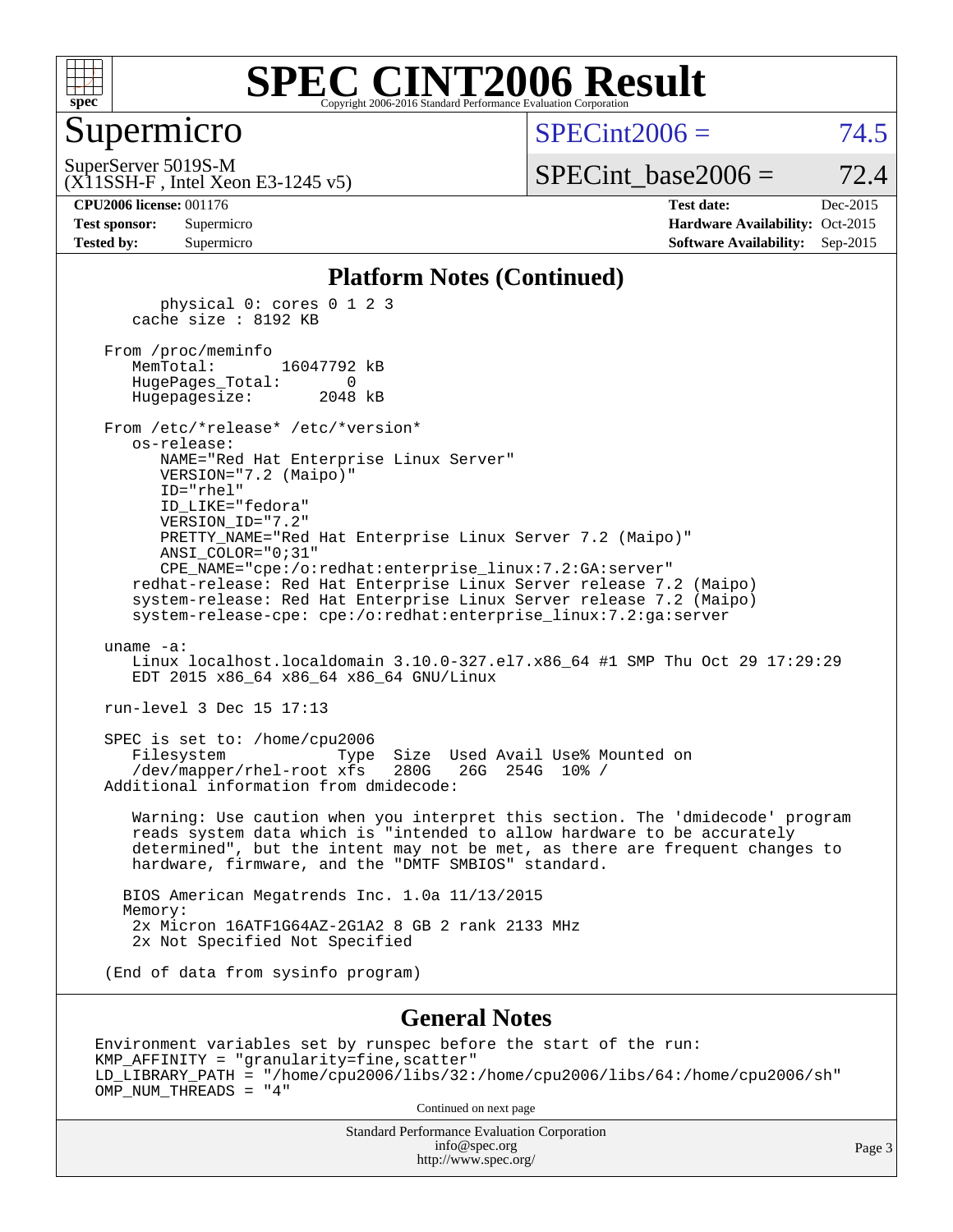

## Supermicro

 $SPECint2006 = 74.5$  $SPECint2006 = 74.5$ 

SuperServer 5019S-M

(X11SSH-F , Intel Xeon E3-1245 v5)

SPECint base2006 =  $72.4$ 

**[CPU2006 license:](http://www.spec.org/auto/cpu2006/Docs/result-fields.html#CPU2006license)** 001176 **[Test date:](http://www.spec.org/auto/cpu2006/Docs/result-fields.html#Testdate)** Dec-2015

**[Tested by:](http://www.spec.org/auto/cpu2006/Docs/result-fields.html#Testedby)** Supermicro **Supermicro [Software Availability:](http://www.spec.org/auto/cpu2006/Docs/result-fields.html#SoftwareAvailability)** Sep-2015

**[Test sponsor:](http://www.spec.org/auto/cpu2006/Docs/result-fields.html#Testsponsor)** Supermicro Supermicro **[Hardware Availability:](http://www.spec.org/auto/cpu2006/Docs/result-fields.html#HardwareAvailability)** Oct-2015

#### **[General Notes \(Continued\)](http://www.spec.org/auto/cpu2006/Docs/result-fields.html#GeneralNotes)**

 Binaries compiled on a system with 1x Intel Core i5-4670K CPU + 32GB memory using RedHat EL 7.1 Transparent Huge Pages enabled with: echo always > /sys/kernel/mm/transparent\_hugepage/enabled

#### **[Base Compiler Invocation](http://www.spec.org/auto/cpu2006/Docs/result-fields.html#BaseCompilerInvocation)**

[C benchmarks](http://www.spec.org/auto/cpu2006/Docs/result-fields.html#Cbenchmarks):<br> $\frac{1}{2}$ cc  $-m64$ 

[C++ benchmarks:](http://www.spec.org/auto/cpu2006/Docs/result-fields.html#CXXbenchmarks) [icpc -m64](http://www.spec.org/cpu2006/results/res2016q1/cpu2006-20151217-38460.flags.html#user_CXXbase_intel_icpc_64bit_fc66a5337ce925472a5c54ad6a0de310)

#### **[Base Portability Flags](http://www.spec.org/auto/cpu2006/Docs/result-fields.html#BasePortabilityFlags)**

 400.perlbench: [-DSPEC\\_CPU\\_LP64](http://www.spec.org/cpu2006/results/res2016q1/cpu2006-20151217-38460.flags.html#b400.perlbench_basePORTABILITY_DSPEC_CPU_LP64) [-DSPEC\\_CPU\\_LINUX\\_X64](http://www.spec.org/cpu2006/results/res2016q1/cpu2006-20151217-38460.flags.html#b400.perlbench_baseCPORTABILITY_DSPEC_CPU_LINUX_X64) 401.bzip2: [-DSPEC\\_CPU\\_LP64](http://www.spec.org/cpu2006/results/res2016q1/cpu2006-20151217-38460.flags.html#suite_basePORTABILITY401_bzip2_DSPEC_CPU_LP64) 403.gcc: [-DSPEC\\_CPU\\_LP64](http://www.spec.org/cpu2006/results/res2016q1/cpu2006-20151217-38460.flags.html#suite_basePORTABILITY403_gcc_DSPEC_CPU_LP64) 429.mcf: [-DSPEC\\_CPU\\_LP64](http://www.spec.org/cpu2006/results/res2016q1/cpu2006-20151217-38460.flags.html#suite_basePORTABILITY429_mcf_DSPEC_CPU_LP64) 445.gobmk: [-DSPEC\\_CPU\\_LP64](http://www.spec.org/cpu2006/results/res2016q1/cpu2006-20151217-38460.flags.html#suite_basePORTABILITY445_gobmk_DSPEC_CPU_LP64) 456.hmmer: [-DSPEC\\_CPU\\_LP64](http://www.spec.org/cpu2006/results/res2016q1/cpu2006-20151217-38460.flags.html#suite_basePORTABILITY456_hmmer_DSPEC_CPU_LP64) 458.sjeng: [-DSPEC\\_CPU\\_LP64](http://www.spec.org/cpu2006/results/res2016q1/cpu2006-20151217-38460.flags.html#suite_basePORTABILITY458_sjeng_DSPEC_CPU_LP64) 462.libquantum: [-DSPEC\\_CPU\\_LP64](http://www.spec.org/cpu2006/results/res2016q1/cpu2006-20151217-38460.flags.html#suite_basePORTABILITY462_libquantum_DSPEC_CPU_LP64) [-DSPEC\\_CPU\\_LINUX](http://www.spec.org/cpu2006/results/res2016q1/cpu2006-20151217-38460.flags.html#b462.libquantum_baseCPORTABILITY_DSPEC_CPU_LINUX) 464.h264ref: [-DSPEC\\_CPU\\_LP64](http://www.spec.org/cpu2006/results/res2016q1/cpu2006-20151217-38460.flags.html#suite_basePORTABILITY464_h264ref_DSPEC_CPU_LP64) 471.omnetpp: [-DSPEC\\_CPU\\_LP64](http://www.spec.org/cpu2006/results/res2016q1/cpu2006-20151217-38460.flags.html#suite_basePORTABILITY471_omnetpp_DSPEC_CPU_LP64) 473.astar: [-DSPEC\\_CPU\\_LP64](http://www.spec.org/cpu2006/results/res2016q1/cpu2006-20151217-38460.flags.html#suite_basePORTABILITY473_astar_DSPEC_CPU_LP64) 483.xalancbmk: [-DSPEC\\_CPU\\_LP64](http://www.spec.org/cpu2006/results/res2016q1/cpu2006-20151217-38460.flags.html#suite_basePORTABILITY483_xalancbmk_DSPEC_CPU_LP64) [-DSPEC\\_CPU\\_LINUX](http://www.spec.org/cpu2006/results/res2016q1/cpu2006-20151217-38460.flags.html#b483.xalancbmk_baseCXXPORTABILITY_DSPEC_CPU_LINUX)

## **[Base Optimization Flags](http://www.spec.org/auto/cpu2006/Docs/result-fields.html#BaseOptimizationFlags)**

[C benchmarks](http://www.spec.org/auto/cpu2006/Docs/result-fields.html#Cbenchmarks):

[-xCORE-AVX2](http://www.spec.org/cpu2006/results/res2016q1/cpu2006-20151217-38460.flags.html#user_CCbase_f-xAVX2_5f5fc0cbe2c9f62c816d3e45806c70d7) [-ipo](http://www.spec.org/cpu2006/results/res2016q1/cpu2006-20151217-38460.flags.html#user_CCbase_f-ipo) [-O3](http://www.spec.org/cpu2006/results/res2016q1/cpu2006-20151217-38460.flags.html#user_CCbase_f-O3) [-no-prec-div](http://www.spec.org/cpu2006/results/res2016q1/cpu2006-20151217-38460.flags.html#user_CCbase_f-no-prec-div) [-parallel](http://www.spec.org/cpu2006/results/res2016q1/cpu2006-20151217-38460.flags.html#user_CCbase_f-parallel) [-opt-prefetch](http://www.spec.org/cpu2006/results/res2016q1/cpu2006-20151217-38460.flags.html#user_CCbase_f-opt-prefetch) [-auto-p32](http://www.spec.org/cpu2006/results/res2016q1/cpu2006-20151217-38460.flags.html#user_CCbase_f-auto-p32)

[C++ benchmarks:](http://www.spec.org/auto/cpu2006/Docs/result-fields.html#CXXbenchmarks)

[-xCORE-AVX2](http://www.spec.org/cpu2006/results/res2016q1/cpu2006-20151217-38460.flags.html#user_CXXbase_f-xAVX2_5f5fc0cbe2c9f62c816d3e45806c70d7) [-ipo](http://www.spec.org/cpu2006/results/res2016q1/cpu2006-20151217-38460.flags.html#user_CXXbase_f-ipo) [-O3](http://www.spec.org/cpu2006/results/res2016q1/cpu2006-20151217-38460.flags.html#user_CXXbase_f-O3) [-no-prec-div](http://www.spec.org/cpu2006/results/res2016q1/cpu2006-20151217-38460.flags.html#user_CXXbase_f-no-prec-div) [-opt-prefetch](http://www.spec.org/cpu2006/results/res2016q1/cpu2006-20151217-38460.flags.html#user_CXXbase_f-opt-prefetch) [-auto-p32](http://www.spec.org/cpu2006/results/res2016q1/cpu2006-20151217-38460.flags.html#user_CXXbase_f-auto-p32) [-Wl,-z,muldefs](http://www.spec.org/cpu2006/results/res2016q1/cpu2006-20151217-38460.flags.html#user_CXXbase_link_force_multiple1_74079c344b956b9658436fd1b6dd3a8a) [-L/sh -lsmartheap64](http://www.spec.org/cpu2006/results/res2016q1/cpu2006-20151217-38460.flags.html#user_CXXbase_SmartHeap64_ed4ef857ce90951921efb0d91eb88472)

## **[Base Other Flags](http://www.spec.org/auto/cpu2006/Docs/result-fields.html#BaseOtherFlags)**

[C benchmarks](http://www.spec.org/auto/cpu2006/Docs/result-fields.html#Cbenchmarks):

403.gcc: [-Dalloca=\\_alloca](http://www.spec.org/cpu2006/results/res2016q1/cpu2006-20151217-38460.flags.html#b403.gcc_baseEXTRA_CFLAGS_Dalloca_be3056838c12de2578596ca5467af7f3)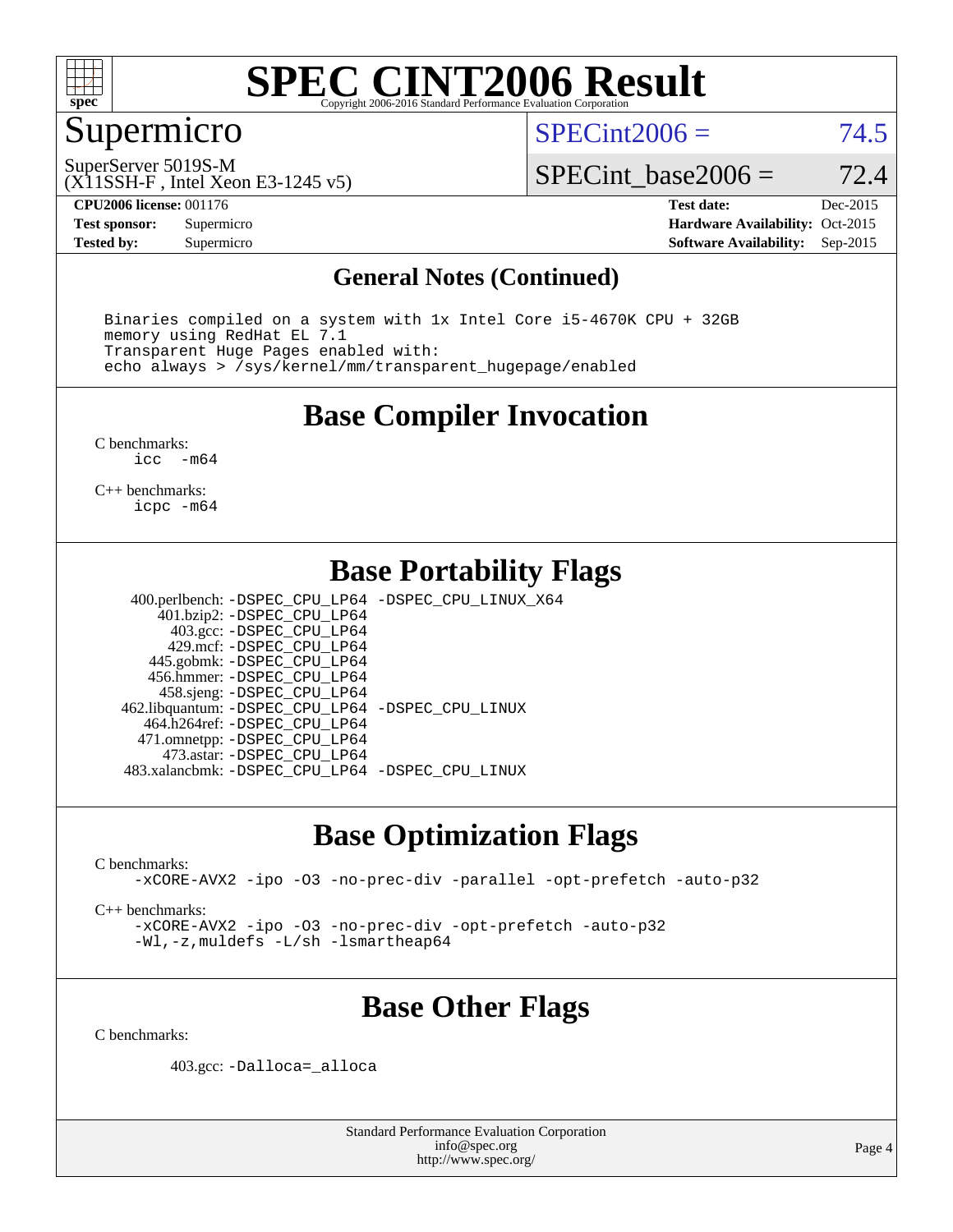

#### Supermicro

 $SPECint2006 = 74.5$  $SPECint2006 = 74.5$ 

(X11SSH-F , Intel Xeon E3-1245 v5) SuperServer 5019S-M

SPECint base2006 =  $72.4$ 

**[CPU2006 license:](http://www.spec.org/auto/cpu2006/Docs/result-fields.html#CPU2006license)** 001176 **[Test date:](http://www.spec.org/auto/cpu2006/Docs/result-fields.html#Testdate)** Dec-2015 **[Test sponsor:](http://www.spec.org/auto/cpu2006/Docs/result-fields.html#Testsponsor)** Supermicro **[Hardware Availability:](http://www.spec.org/auto/cpu2006/Docs/result-fields.html#HardwareAvailability)** Oct-2015 **[Tested by:](http://www.spec.org/auto/cpu2006/Docs/result-fields.html#Testedby)** Supermicro **Supermicro [Software Availability:](http://www.spec.org/auto/cpu2006/Docs/result-fields.html#SoftwareAvailability)** Sep-2015

## **[Peak Compiler Invocation](http://www.spec.org/auto/cpu2006/Docs/result-fields.html#PeakCompilerInvocation)**

[C benchmarks \(except as noted below\)](http://www.spec.org/auto/cpu2006/Docs/result-fields.html#Cbenchmarksexceptasnotedbelow): [icc -m64](http://www.spec.org/cpu2006/results/res2016q1/cpu2006-20151217-38460.flags.html#user_CCpeak_intel_icc_64bit_f346026e86af2a669e726fe758c88044)

400.perlbench: [icc -m32 -L/opt/intel/compilers\\_and\\_libraries\\_2016/linux/compiler/lib/ia32\\_lin](http://www.spec.org/cpu2006/results/res2016q1/cpu2006-20151217-38460.flags.html#user_peakCCLD400_perlbench_intel_icc_e10256ba5924b668798078a321b0cb3f)

445.gobmk: [icc -m32 -L/opt/intel/compilers\\_and\\_libraries\\_2016/linux/compiler/lib/ia32\\_lin](http://www.spec.org/cpu2006/results/res2016q1/cpu2006-20151217-38460.flags.html#user_peakCCLD445_gobmk_intel_icc_e10256ba5924b668798078a321b0cb3f)

[C++ benchmarks \(except as noted below\):](http://www.spec.org/auto/cpu2006/Docs/result-fields.html#CXXbenchmarksexceptasnotedbelow)

[icpc -m32 -L/opt/intel/compilers\\_and\\_libraries\\_2016/linux/compiler/lib/ia32\\_lin](http://www.spec.org/cpu2006/results/res2016q1/cpu2006-20151217-38460.flags.html#user_CXXpeak_intel_icpc_b4f50a394bdb4597aa5879c16bc3f5c5)

473.astar: [icpc -m64](http://www.spec.org/cpu2006/results/res2016q1/cpu2006-20151217-38460.flags.html#user_peakCXXLD473_astar_intel_icpc_64bit_fc66a5337ce925472a5c54ad6a0de310)

### **[Peak Portability Flags](http://www.spec.org/auto/cpu2006/Docs/result-fields.html#PeakPortabilityFlags)**

 400.perlbench: [-D\\_FILE\\_OFFSET\\_BITS=64](http://www.spec.org/cpu2006/results/res2016q1/cpu2006-20151217-38460.flags.html#user_peakPORTABILITY400_perlbench_file_offset_bits_64_438cf9856305ebd76870a2c6dc2689ab) [-DSPEC\\_CPU\\_LINUX\\_IA32](http://www.spec.org/cpu2006/results/res2016q1/cpu2006-20151217-38460.flags.html#b400.perlbench_peakCPORTABILITY_DSPEC_CPU_LINUX_IA32) 401.bzip2: [-DSPEC\\_CPU\\_LP64](http://www.spec.org/cpu2006/results/res2016q1/cpu2006-20151217-38460.flags.html#suite_peakPORTABILITY401_bzip2_DSPEC_CPU_LP64) 403.gcc: [-DSPEC\\_CPU\\_LP64](http://www.spec.org/cpu2006/results/res2016q1/cpu2006-20151217-38460.flags.html#suite_peakPORTABILITY403_gcc_DSPEC_CPU_LP64) 429.mcf: [-DSPEC\\_CPU\\_LP64](http://www.spec.org/cpu2006/results/res2016q1/cpu2006-20151217-38460.flags.html#suite_peakPORTABILITY429_mcf_DSPEC_CPU_LP64) 445.gobmk: [-D\\_FILE\\_OFFSET\\_BITS=64](http://www.spec.org/cpu2006/results/res2016q1/cpu2006-20151217-38460.flags.html#user_peakPORTABILITY445_gobmk_file_offset_bits_64_438cf9856305ebd76870a2c6dc2689ab) 456.hmmer: [-DSPEC\\_CPU\\_LP64](http://www.spec.org/cpu2006/results/res2016q1/cpu2006-20151217-38460.flags.html#suite_peakPORTABILITY456_hmmer_DSPEC_CPU_LP64) 458.sjeng: [-DSPEC\\_CPU\\_LP64](http://www.spec.org/cpu2006/results/res2016q1/cpu2006-20151217-38460.flags.html#suite_peakPORTABILITY458_sjeng_DSPEC_CPU_LP64) 462.libquantum: [-DSPEC\\_CPU\\_LP64](http://www.spec.org/cpu2006/results/res2016q1/cpu2006-20151217-38460.flags.html#suite_peakPORTABILITY462_libquantum_DSPEC_CPU_LP64) [-DSPEC\\_CPU\\_LINUX](http://www.spec.org/cpu2006/results/res2016q1/cpu2006-20151217-38460.flags.html#b462.libquantum_peakCPORTABILITY_DSPEC_CPU_LINUX) 464.h264ref: [-DSPEC\\_CPU\\_LP64](http://www.spec.org/cpu2006/results/res2016q1/cpu2006-20151217-38460.flags.html#suite_peakPORTABILITY464_h264ref_DSPEC_CPU_LP64) 471.omnetpp: [-D\\_FILE\\_OFFSET\\_BITS=64](http://www.spec.org/cpu2006/results/res2016q1/cpu2006-20151217-38460.flags.html#user_peakPORTABILITY471_omnetpp_file_offset_bits_64_438cf9856305ebd76870a2c6dc2689ab) 473.astar: [-DSPEC\\_CPU\\_LP64](http://www.spec.org/cpu2006/results/res2016q1/cpu2006-20151217-38460.flags.html#suite_peakPORTABILITY473_astar_DSPEC_CPU_LP64) 483.xalancbmk: [-D\\_FILE\\_OFFSET\\_BITS=64](http://www.spec.org/cpu2006/results/res2016q1/cpu2006-20151217-38460.flags.html#user_peakPORTABILITY483_xalancbmk_file_offset_bits_64_438cf9856305ebd76870a2c6dc2689ab) [-DSPEC\\_CPU\\_LINUX](http://www.spec.org/cpu2006/results/res2016q1/cpu2006-20151217-38460.flags.html#b483.xalancbmk_peakCXXPORTABILITY_DSPEC_CPU_LINUX)

## **[Peak Optimization Flags](http://www.spec.org/auto/cpu2006/Docs/result-fields.html#PeakOptimizationFlags)**

[C benchmarks](http://www.spec.org/auto/cpu2006/Docs/result-fields.html#Cbenchmarks):

```
 400.perlbench: -xCORE-AVX2(pass 2) -prof-gen:threadsafe(pass 1)
-no-prec-div(pass 2)-par-num-threads=1(pass 1) -prof-use(pass 2) -opt-prefetch
-ansi-alias
```
 401.bzip2: [-xCORE-AVX2](http://www.spec.org/cpu2006/results/res2016q1/cpu2006-20151217-38460.flags.html#user_peakPASS2_CFLAGSPASS2_LDCFLAGS401_bzip2_f-xAVX2_5f5fc0cbe2c9f62c816d3e45806c70d7)(pass 2) [-prof-gen:threadsafe](http://www.spec.org/cpu2006/results/res2016q1/cpu2006-20151217-38460.flags.html#user_peakPASS1_CFLAGSPASS1_LDCFLAGS401_bzip2_prof_gen_21a26eb79f378b550acd7bec9fe4467a)(pass 1)  $-i\text{po}(pass 2) -03(pass 2) -no-prec-div$  $-i\text{po}(pass 2) -03(pass 2) -no-prec-div$ [-par-num-threads=1](http://www.spec.org/cpu2006/results/res2016q1/cpu2006-20151217-38460.flags.html#user_peakPASS1_CFLAGSPASS1_LDCFLAGS401_bzip2_par_num_threads_786a6ff141b4e9e90432e998842df6c2)(pass 1) [-prof-use](http://www.spec.org/cpu2006/results/res2016q1/cpu2006-20151217-38460.flags.html#user_peakPASS2_CFLAGSPASS2_LDCFLAGS401_bzip2_prof_use_bccf7792157ff70d64e32fe3e1250b55)(pass 2) [-auto-ilp32](http://www.spec.org/cpu2006/results/res2016q1/cpu2006-20151217-38460.flags.html#user_peakCOPTIMIZE401_bzip2_f-auto-ilp32) [-opt-prefetch](http://www.spec.org/cpu2006/results/res2016q1/cpu2006-20151217-38460.flags.html#user_peakCOPTIMIZE401_bzip2_f-opt-prefetch) [-ansi-alias](http://www.spec.org/cpu2006/results/res2016q1/cpu2006-20151217-38460.flags.html#user_peakCOPTIMIZE401_bzip2_f-ansi-alias)

 403.gcc: [-xCORE-AVX2](http://www.spec.org/cpu2006/results/res2016q1/cpu2006-20151217-38460.flags.html#user_peakCOPTIMIZE403_gcc_f-xAVX2_5f5fc0cbe2c9f62c816d3e45806c70d7) [-ipo](http://www.spec.org/cpu2006/results/res2016q1/cpu2006-20151217-38460.flags.html#user_peakCOPTIMIZE403_gcc_f-ipo) [-O3](http://www.spec.org/cpu2006/results/res2016q1/cpu2006-20151217-38460.flags.html#user_peakCOPTIMIZE403_gcc_f-O3) [-no-prec-div](http://www.spec.org/cpu2006/results/res2016q1/cpu2006-20151217-38460.flags.html#user_peakCOPTIMIZE403_gcc_f-no-prec-div) [-inline-calloc](http://www.spec.org/cpu2006/results/res2016q1/cpu2006-20151217-38460.flags.html#user_peakCOPTIMIZE403_gcc_f-inline-calloc) [-opt-malloc-options=3](http://www.spec.org/cpu2006/results/res2016q1/cpu2006-20151217-38460.flags.html#user_peakCOPTIMIZE403_gcc_f-opt-malloc-options_13ab9b803cf986b4ee62f0a5998c2238) [-auto-ilp32](http://www.spec.org/cpu2006/results/res2016q1/cpu2006-20151217-38460.flags.html#user_peakCOPTIMIZE403_gcc_f-auto-ilp32)

 429.mcf: [-xCORE-AVX2](http://www.spec.org/cpu2006/results/res2016q1/cpu2006-20151217-38460.flags.html#user_peakCOPTIMIZE429_mcf_f-xAVX2_5f5fc0cbe2c9f62c816d3e45806c70d7) [-ipo](http://www.spec.org/cpu2006/results/res2016q1/cpu2006-20151217-38460.flags.html#user_peakCOPTIMIZE429_mcf_f-ipo) [-O3](http://www.spec.org/cpu2006/results/res2016q1/cpu2006-20151217-38460.flags.html#user_peakCOPTIMIZE429_mcf_f-O3) [-no-prec-div](http://www.spec.org/cpu2006/results/res2016q1/cpu2006-20151217-38460.flags.html#user_peakCOPTIMIZE429_mcf_f-no-prec-div) [-parallel](http://www.spec.org/cpu2006/results/res2016q1/cpu2006-20151217-38460.flags.html#user_peakCOPTIMIZE429_mcf_f-parallel) [-opt-prefetch](http://www.spec.org/cpu2006/results/res2016q1/cpu2006-20151217-38460.flags.html#user_peakCOPTIMIZE429_mcf_f-opt-prefetch) [-auto-p32](http://www.spec.org/cpu2006/results/res2016q1/cpu2006-20151217-38460.flags.html#user_peakCOPTIMIZE429_mcf_f-auto-p32)

Continued on next page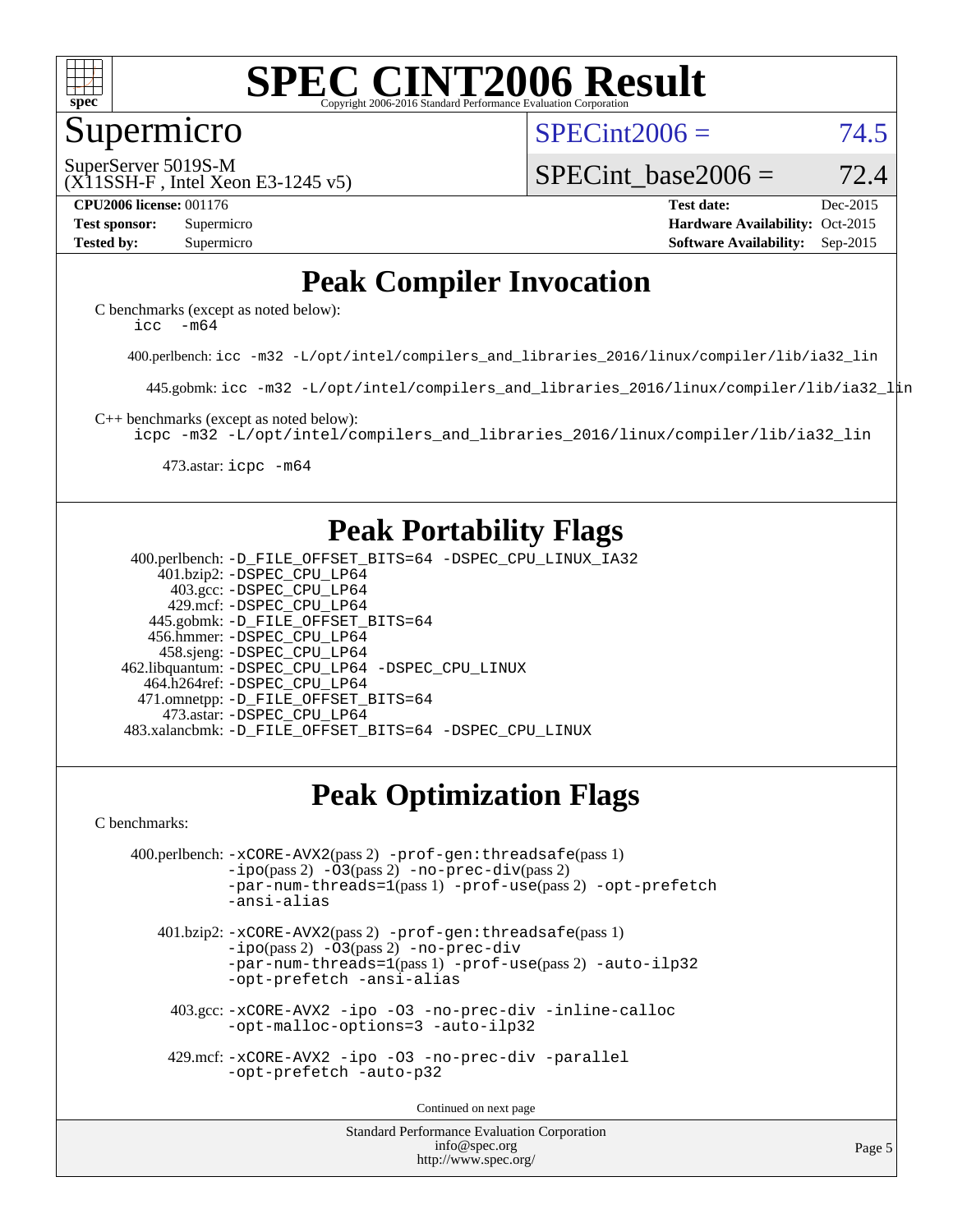

Supermicro

 $SPECint2006 = 74.5$  $SPECint2006 = 74.5$ 

(X11SSH-F , Intel Xeon E3-1245 v5) SuperServer 5019S-M

SPECint base2006 =  $72.4$ 

**[CPU2006 license:](http://www.spec.org/auto/cpu2006/Docs/result-fields.html#CPU2006license)** 001176 **[Test date:](http://www.spec.org/auto/cpu2006/Docs/result-fields.html#Testdate)** Dec-2015

| <b>Test sponsor:</b> | Supermicro |
|----------------------|------------|
| <b>Tested by:</b>    | Supermicro |

**[Hardware Availability:](http://www.spec.org/auto/cpu2006/Docs/result-fields.html#HardwareAvailability)** Oct-2015 **[Software Availability:](http://www.spec.org/auto/cpu2006/Docs/result-fields.html#SoftwareAvailability)** Sep-2015

## **[Peak Optimization Flags \(Continued\)](http://www.spec.org/auto/cpu2006/Docs/result-fields.html#PeakOptimizationFlags)**

 445.gobmk: [-xCORE-AVX2](http://www.spec.org/cpu2006/results/res2016q1/cpu2006-20151217-38460.flags.html#user_peakPASS2_CFLAGSPASS2_LDCFLAGS445_gobmk_f-xAVX2_5f5fc0cbe2c9f62c816d3e45806c70d7)(pass 2) [-prof-gen:threadsafe](http://www.spec.org/cpu2006/results/res2016q1/cpu2006-20151217-38460.flags.html#user_peakPASS1_CFLAGSPASS1_LDCFLAGS445_gobmk_prof_gen_21a26eb79f378b550acd7bec9fe4467a)(pass 1) [-prof-use](http://www.spec.org/cpu2006/results/res2016q1/cpu2006-20151217-38460.flags.html#user_peakPASS2_CFLAGSPASS2_LDCFLAGS445_gobmk_prof_use_bccf7792157ff70d64e32fe3e1250b55)(pass 2) [-par-num-threads=1](http://www.spec.org/cpu2006/results/res2016q1/cpu2006-20151217-38460.flags.html#user_peakPASS1_CFLAGSPASS1_LDCFLAGS445_gobmk_par_num_threads_786a6ff141b4e9e90432e998842df6c2)(pass 1) [-ansi-alias](http://www.spec.org/cpu2006/results/res2016q1/cpu2006-20151217-38460.flags.html#user_peakCOPTIMIZE445_gobmk_f-ansi-alias)

456.hmmer: basepeak = yes

 458.sjeng: [-xCORE-AVX2](http://www.spec.org/cpu2006/results/res2016q1/cpu2006-20151217-38460.flags.html#user_peakPASS2_CFLAGSPASS2_LDCFLAGS458_sjeng_f-xAVX2_5f5fc0cbe2c9f62c816d3e45806c70d7)(pass 2) [-prof-gen:threadsafe](http://www.spec.org/cpu2006/results/res2016q1/cpu2006-20151217-38460.flags.html#user_peakPASS1_CFLAGSPASS1_LDCFLAGS458_sjeng_prof_gen_21a26eb79f378b550acd7bec9fe4467a)(pass 1)  $-ipo(pass 2) -\overline{O3(pass 2)}$  $-ipo(pass 2) -\overline{O3(pass 2)}$  [-no-prec-div](http://www.spec.org/cpu2006/results/res2016q1/cpu2006-20151217-38460.flags.html#user_peakPASS2_CFLAGSPASS2_LDCFLAGS458_sjeng_f-no-prec-div)(pass 2) [-par-num-threads=1](http://www.spec.org/cpu2006/results/res2016q1/cpu2006-20151217-38460.flags.html#user_peakPASS1_CFLAGSPASS1_LDCFLAGS458_sjeng_par_num_threads_786a6ff141b4e9e90432e998842df6c2)(pass 1) [-prof-use](http://www.spec.org/cpu2006/results/res2016q1/cpu2006-20151217-38460.flags.html#user_peakPASS2_CFLAGSPASS2_LDCFLAGS458_sjeng_prof_use_bccf7792157ff70d64e32fe3e1250b55)(pass 2) [-unroll4](http://www.spec.org/cpu2006/results/res2016q1/cpu2006-20151217-38460.flags.html#user_peakCOPTIMIZE458_sjeng_f-unroll_4e5e4ed65b7fd20bdcd365bec371b81f)

 $462$ .libquantum: basepeak = yes

 $464.h264$ ref: basepeak = yes

[C++ benchmarks:](http://www.spec.org/auto/cpu2006/Docs/result-fields.html#CXXbenchmarks)

```
 471.omnetpp: -xCORE-AVX2(pass 2) -prof-gen:threadsafe(pass 1)
-i\text{po}(pass 2) -03(pass 2) -no-prec-div(pass 2)-par-num-threads=1(pass 1) -prof-use(pass 2)
-opt-ra-region-strategy=block -ansi-alias
-Wl,-z,muldefs -L/sh -lsmartheap
```
 473.astar: [-xCORE-AVX2](http://www.spec.org/cpu2006/results/res2016q1/cpu2006-20151217-38460.flags.html#user_peakCXXOPTIMIZE473_astar_f-xAVX2_5f5fc0cbe2c9f62c816d3e45806c70d7) [-ipo](http://www.spec.org/cpu2006/results/res2016q1/cpu2006-20151217-38460.flags.html#user_peakCXXOPTIMIZE473_astar_f-ipo) [-O3](http://www.spec.org/cpu2006/results/res2016q1/cpu2006-20151217-38460.flags.html#user_peakCXXOPTIMIZE473_astar_f-O3) [-no-prec-div](http://www.spec.org/cpu2006/results/res2016q1/cpu2006-20151217-38460.flags.html#user_peakCXXOPTIMIZE473_astar_f-no-prec-div) [-opt-prefetch](http://www.spec.org/cpu2006/results/res2016q1/cpu2006-20151217-38460.flags.html#user_peakCXXOPTIMIZE473_astar_f-opt-prefetch) [-auto-p32](http://www.spec.org/cpu2006/results/res2016q1/cpu2006-20151217-38460.flags.html#user_peakCXXOPTIMIZE473_astar_f-auto-p32) [-Wl,-z,muldefs](http://www.spec.org/cpu2006/results/res2016q1/cpu2006-20151217-38460.flags.html#user_peakEXTRA_LDFLAGS473_astar_link_force_multiple1_74079c344b956b9658436fd1b6dd3a8a) [-L/sh -lsmartheap64](http://www.spec.org/cpu2006/results/res2016q1/cpu2006-20151217-38460.flags.html#user_peakEXTRA_LIBS473_astar_SmartHeap64_ed4ef857ce90951921efb0d91eb88472)

 483.xalancbmk: [-xCORE-AVX2](http://www.spec.org/cpu2006/results/res2016q1/cpu2006-20151217-38460.flags.html#user_peakCXXOPTIMIZE483_xalancbmk_f-xAVX2_5f5fc0cbe2c9f62c816d3e45806c70d7) [-ipo](http://www.spec.org/cpu2006/results/res2016q1/cpu2006-20151217-38460.flags.html#user_peakCXXOPTIMIZE483_xalancbmk_f-ipo) [-O3](http://www.spec.org/cpu2006/results/res2016q1/cpu2006-20151217-38460.flags.html#user_peakCXXOPTIMIZE483_xalancbmk_f-O3) [-no-prec-div](http://www.spec.org/cpu2006/results/res2016q1/cpu2006-20151217-38460.flags.html#user_peakCXXOPTIMIZE483_xalancbmk_f-no-prec-div) [-opt-prefetch](http://www.spec.org/cpu2006/results/res2016q1/cpu2006-20151217-38460.flags.html#user_peakCXXOPTIMIZE483_xalancbmk_f-opt-prefetch) [-ansi-alias](http://www.spec.org/cpu2006/results/res2016q1/cpu2006-20151217-38460.flags.html#user_peakCXXOPTIMIZE483_xalancbmk_f-ansi-alias) [-Wl,-z,muldefs](http://www.spec.org/cpu2006/results/res2016q1/cpu2006-20151217-38460.flags.html#user_peakEXTRA_LDFLAGS483_xalancbmk_link_force_multiple1_74079c344b956b9658436fd1b6dd3a8a) [-L/sh -lsmartheap](http://www.spec.org/cpu2006/results/res2016q1/cpu2006-20151217-38460.flags.html#user_peakEXTRA_LIBS483_xalancbmk_SmartHeap_32f6c82aa1ed9c52345d30cf6e4a0499)

## **[Peak Other Flags](http://www.spec.org/auto/cpu2006/Docs/result-fields.html#PeakOtherFlags)**

[C benchmarks](http://www.spec.org/auto/cpu2006/Docs/result-fields.html#Cbenchmarks):

403.gcc: [-Dalloca=\\_alloca](http://www.spec.org/cpu2006/results/res2016q1/cpu2006-20151217-38460.flags.html#b403.gcc_peakEXTRA_CFLAGS_Dalloca_be3056838c12de2578596ca5467af7f3)

The flags files that were used to format this result can be browsed at <http://www.spec.org/cpu2006/flags/Intel-ic16.0-official-linux64.html>

<http://www.spec.org/cpu2006/flags/Supermicro-Platform-Settings-V1.2-revH.html>

You can also download the XML flags sources by saving the following links: <http://www.spec.org/cpu2006/flags/Intel-ic16.0-official-linux64.xml> <http://www.spec.org/cpu2006/flags/Supermicro-Platform-Settings-V1.2-revH.xml>